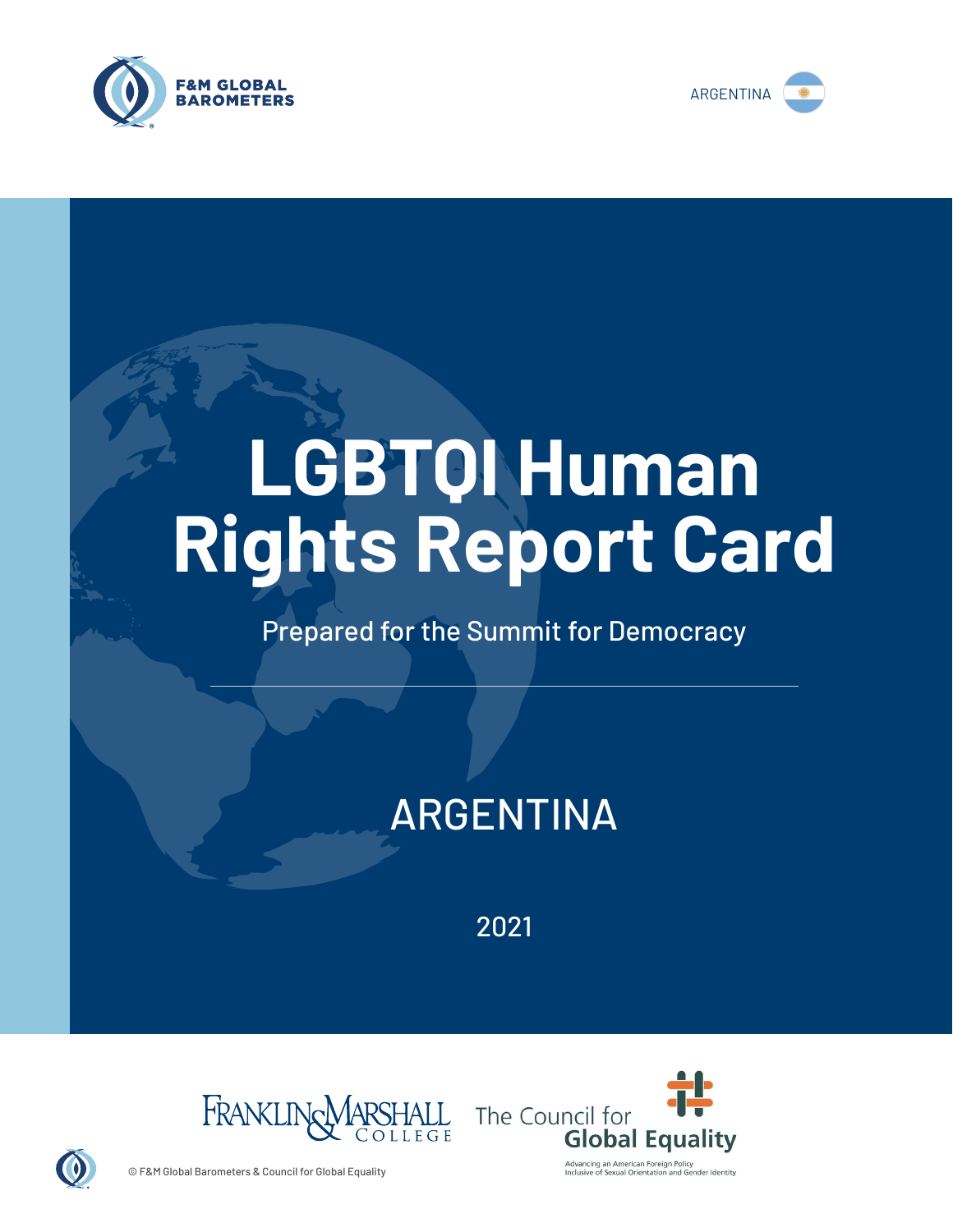



# Report Card on the Human Rights of LGBTQI Peoples **OVERVIEW** Argentina

Inclusive democracies value the democratic, economic, and social contributions of *all* citizens. Indeed, democracy itself cannot thrive unless the human rights of all people are protected, and this must include protections for often marginalized lesbian, gay, bisexual, transgender, queer, and intersex (LGBTQI) peoples. Advancing rights for the protection of LGBTQI people is also closely correlated to broader democratic dividends, including efforts to address democratic backsliding, fight corruption, and build resilient movements to fight authoritarianism. These themes of the Summit for Democracy are also themes of LGBTQI movements around the world.

This report card provides a concise measurement of the attainment of core human rights protections for LGBTQI individuals. It sets the collective standard for participating states' core legal obligations toward LGBTQI peoples and consequently the ability of LGBTQI citizens to contribute to and benefit from democratic institutions. Countries are graded on three dimensions: Basic Rights, Protection from Violence, and Socio-economic rights. Only one state has achieved all benchmarks. The Summit for Democracy signals the start of a year of action when all states will have an opportunity to demonstrate progress in advancing the human rights and democratic participation of LGBTQI peoples.

The report card is based on **2020** baseline data and will be updated during the year of action to reflect advances over the coming year, culminating in a 2022 report at the end of the Summit process.

| $0 - 59\%$ | $60 - 69\%$ | $70 - 79\%$ | $80 - 89\%$ | $90 - 100\%$ |
|------------|-------------|-------------|-------------|--------------|
| Failing    | Poor        | Fair        | Good        | Excellent    |

### **REPORT CARD SCALE**

## **ADDITIONAL DEMOCRACY INDICATORS**

| Democracy Index<br>Full Democracy 8-10   Flawed Democracy 6-8   Hybrid Democracy 4-6   Authoritarian 0-4 | 2020                | 6.95/10  |
|----------------------------------------------------------------------------------------------------------|---------------------|----------|
| Freedom House Freedom in the World<br>Free 70-100   Partly Free 40-69   Not Free 0-39                    | 2020                | 85/100   |
| <b>Corruption Perceptions Index</b><br>Very Clean 100/100   Highly Corrupt 0/100                         | 020<br>$\sim$       | 42/100   |
| <b>Global Acceptance Index</b><br>High Acceptance 10   Low Acceptance 0                                  | 2017-20             | 7.07/10  |
| <b>Fragile States Index</b><br>Sustainable 0-30   Stable 30-60   Warning 60-90   Alert 90-100            | 2020                | 46.1/100 |
| <b>UNDP Gender Inequality Index</b><br>Very High 0.0   Low 1.0                                           | တ<br>$\overline{5}$ | 0.328/1  |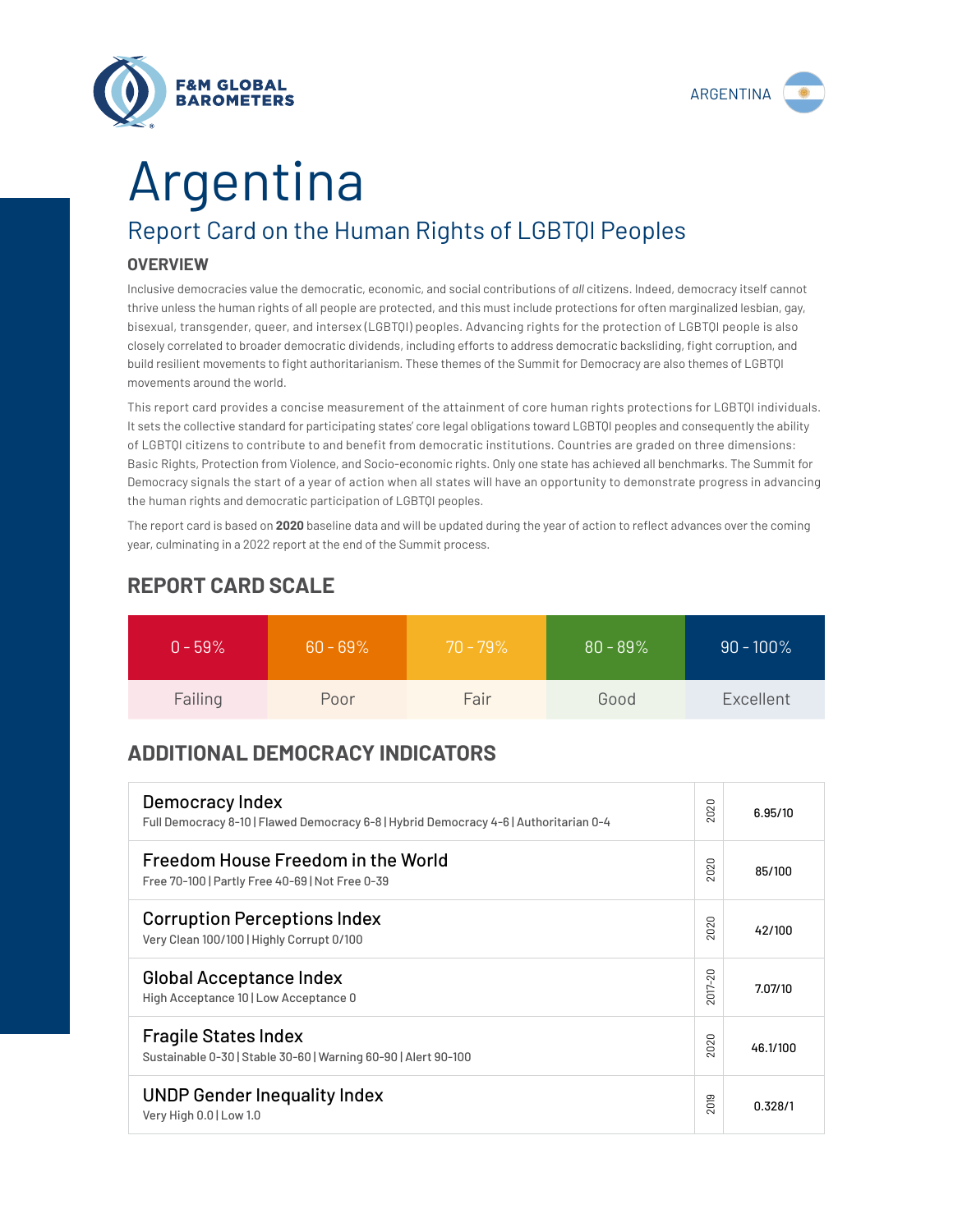



**The report card items are based on 2020 baseline data.**

| 90% | <b>DIMENSION 1: BASIC HUMAN RIGHTS</b>                                                               |            |                          |
|-----|------------------------------------------------------------------------------------------------------|------------|--------------------------|
|     | 1 No criminalization of sexual orientation                                                           |            | $\overline{\phantom{0}}$ |
|     | 2 No criminalization of gender identity or expression                                                |            |                          |
|     | 3 Freedom from arbitrary arrest based on sexual orientation                                          |            |                          |
|     | 4 Freedom from arbitrary arrest based on gender identity                                             |            |                          |
|     | 5 Legal recognition of gender identity                                                               |            | O                        |
|     | 6 No physiological alteration requirement for legal gender recognition                               |            | $\bigcap$                |
|     | 7 No psychiatric diagnosis requirement for legal gender recognition                                  |            | $\bigcirc$               |
|     | 8 LGBTQI organizations are allowed to legally register                                               |            | O                        |
|     | 9 LGBTQI organizations are able to peacefully and safely assemble                                    |            |                          |
|     | 10 Security forces provide protection to LGBTQI pride participants                                   |            |                          |
| 60% | <b>DIMENSION 2: PROTECTION FROM VIOLENCE</b>                                                         | <b>YES</b> | N <sub>0</sub>           |
|     | 11 Ban on gay conversion therapy                                                                     |            | O                        |
|     | 12 Hate crimes legislation includes sexual orientation                                               |            |                          |
|     | 13 Hate crimes legislation includes gender identity                                                  |            | $\bigcirc$               |
|     | 14 Hate crimes legislation includes sex characteristics                                              | ۰          |                          |
|     | 15 Hate speech laws include sexual orientation                                                       | $\bigcirc$ |                          |
|     | 16 Hate speech laws include gender identity                                                          |            |                          |
|     | 17 Equality body mandate exists                                                                      |            |                          |
|     | 18 Prohibition of medically-unnecessary non-consensual medical interventions on intersex individuals |            |                          |
|     | 19 Gender affirming prison accommodations                                                            |            |                          |
|     | 20 Asylum for LGBTQI individuals is available within the country                                     |            |                          |
| 60% | <b>DIMENSION 3: SOCIO-ECONOMIC RIGHTS</b>                                                            | <b>YES</b> | N <sub>0</sub>           |
|     | 21 Workplace non-discrimination laws include sexual orientation                                      |            |                          |
|     | 22 Workplace non-discrimination laws include gender identity                                         |            |                          |
|     | 23 Workplace non-discrimination laws include sex characteristics                                     |            |                          |
|     | 24 Fair housing non-discrimination laws include sexual orientation                                   |            |                          |
|     | 25 Fair housing non-discrimination laws include gender identity                                      |            |                          |
|     | 26 Head of state supports marriage equality                                                          |            |                          |
|     | 27 State allows for marriage equality                                                                |            |                          |
|     | 28 State prohibits discrimination in healthcare based on sexual orientation                          |            |                          |
|     | 29 State prohibits discrimination in health care based on gender identity                            |            |                          |
|     | 30 Legal classifications (such as an X sex or gender marker) universally available                   |            |                          |